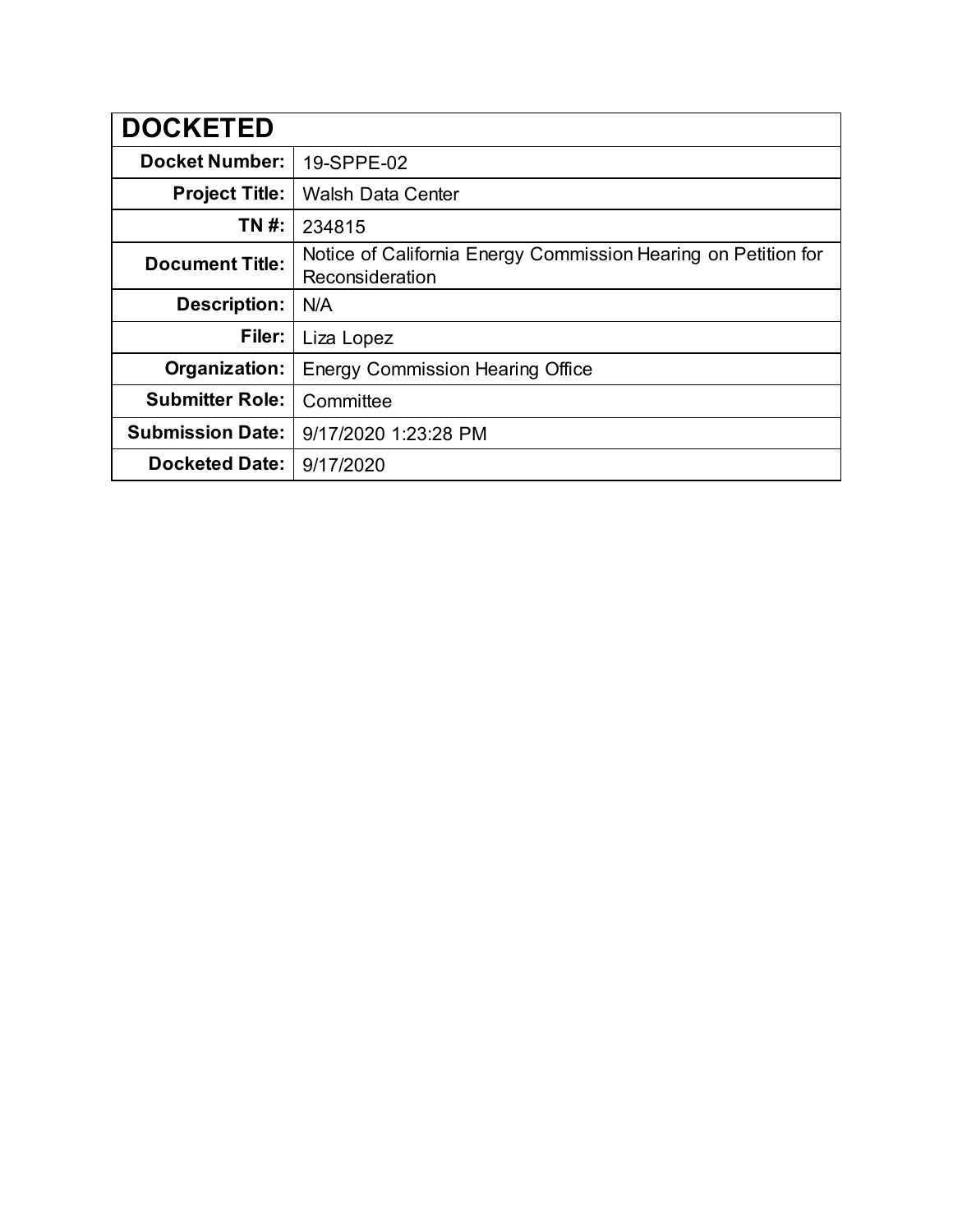

*FACILITY*

 **State of California State Energy Resources Conservation and Development Commission 1516 Ninth Street, Sacramento, CA 95814 (800) 822-6228 – www.energy.ca.gov**

**APPLICATION FOR SMALL POWER PLANT EXEMPTION FOR THE:**

*WALSH BACKUP GENERATING* 

 **Docket No. 19-SPPE-02**

# **NOTICE OF CALIFORNIA ENERGY COMMISSION HEARING ON PETITIONFOR RECONSIDERATION**

On August 12, 2020, the California Energy Commission (CEC) approved the Small Power Plant Exemption (SPPE) for the Walsh Backup Generating Facility.<sup>1</sup> On September 10, 2020, Intervenor Robert Sarvey filed a Request for Reconsideration (Request) of that decision.<sup>2</sup>

**PLEASE TAKE NOTICE** that on October 14, 2020, the CEC will hold a public hearing to consider whether to grant or deny the Request. The public hearing will take place during the CEC's regularly scheduled Business Meeting.

## **WEDNESDAY, OCTOBER 14, 2020 The Business Meeting begins at 10:00 a.m.**

## **REMOTE ACCESS ONLY**

*The CEC's October 14, 2020 Business Meeting will be held remotely, consistent with Executive Orders N-25-20 and N-29-20 and recommendations from the California Department of Public Health to encourage physical distancing in order to slow the spread of COVID-19. The public and parties will be able to participate consistent with the direction in these Executive Orders.*

Please see the instructions below under the section **"PARTICIPATING REMOTELY."**

Members of the public and the parties to the Walsh Backup Generating Facility SPPE proceeding may participate and offer oral and written comments at the hearing. The CEC invites the public, agencies, and parties to file written comments on the Request in

 <sup>1</sup> [TN 234366.](https://efiling.energy.ca.gov/GetDocument.aspx?tn=234366&DocumentContentId=67223) https://efiling.energy.ca.gov/GetDocument.aspx?tn=234366&DocumentContentId=67223.

<sup>&</sup>lt;sup>2</sup> [TN 234652-2.](https://efiling.energy.ca.gov/GetDocument.aspx?tn=234652-2&DocumentContentId=67501) https://efiling.energy.ca.gov/GetDocument.aspx?tn=234652-

<sup>2&</sup>amp;DocumentContentId=67501.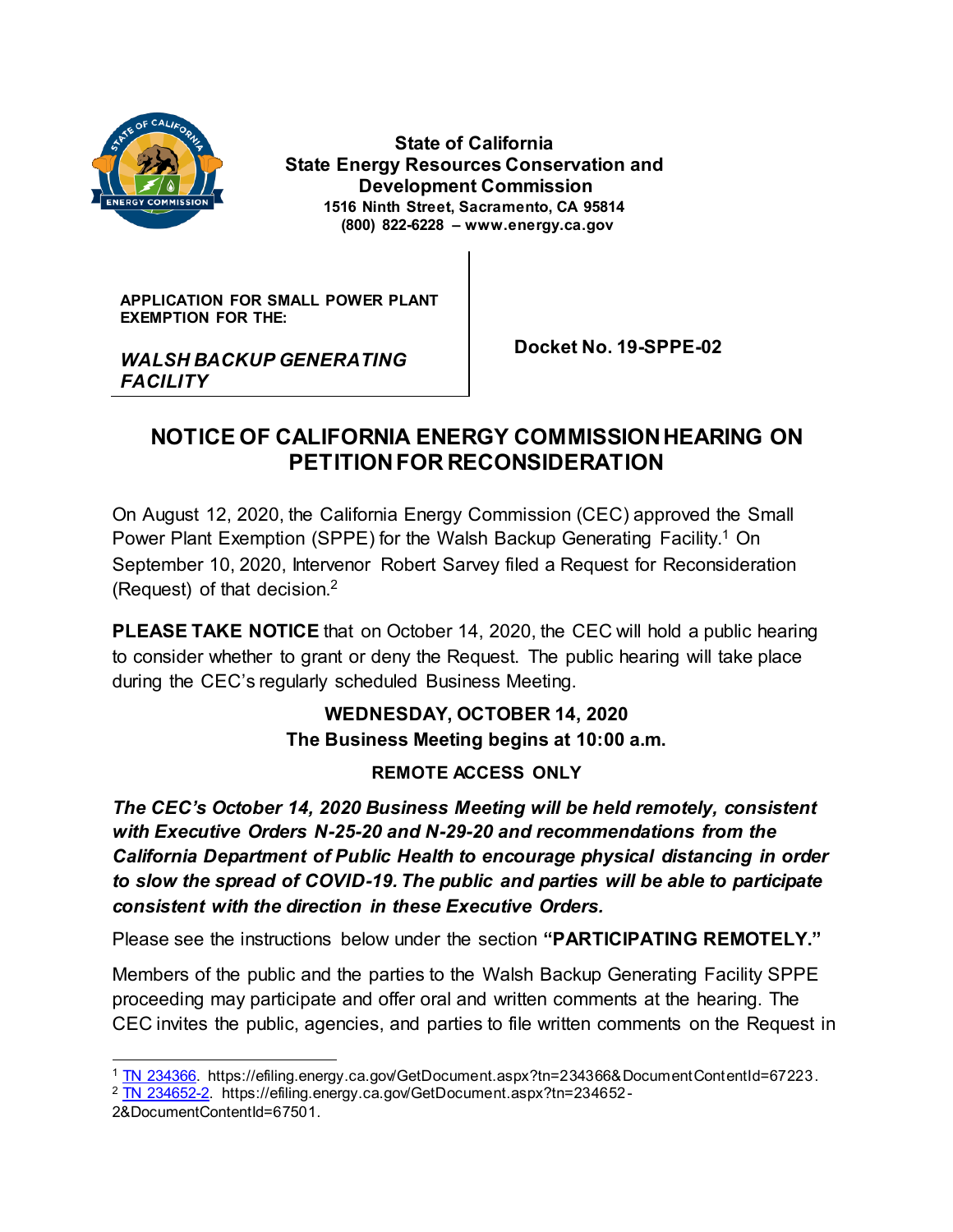advance of the hearing. For information about how to file comments before the hearing, please see instructions below under "**AGENCY AND PUBLIC PARTICIPATION**."

## **PURPOSE OF CEC HEARING**

The purpose of the hearing is to consider whether the CEC should grant or deny Intervenor Robert Sarvey's Request. Any party may file a request for reconsideration within 30 days after a final determination or decision.<sup>3</sup> If the CEC denies the request, then the original decision stands. If the CEC grants the request, then it will determine the procedure by which to resolve any matter being reconsidered, including, but not limited to, referring the matter back to the Committee<sup>4</sup> or reopening the evidentiary record.

## **PARTY COMMENTS**

The parties are invited to submit written comments on the Request. The CEC requests that comments about the Request be submitted by 5:00 p.m. on **September 25, 2020**.

## **AGENCY AND PUBLIC PARTICIPATION**

Local, state, federal, and tribal governmental agencies and members of the public are welcome to observe and offer oral or written comments on the Request remotely, either before or during the Business Meeting. It is not necessary to be an Intervenor to participate in the public process. [Comments may be submitted electronically to:](https://efiling.energy.ca.gov/Ecomment/Ecomment.aspx?docketnumber=19-SPPE-02)

https://efiling.energy.ca.gov/Ecomment/Ecomment.aspx?docketnumber=19-SPPE-02.

Otherwise, written comments may be submitted for posting on the proceeding docket by [e-mailing them to](mailto:docket@energy.ca.gov) docket@energy.ca.gov, or by U.S. mail to:

> California Energy Commission Docket Unit Docket Number: 19-SPPE-02 1516 Ninth Street, MS-14 Sacramento, CA 95814

For all written comments, please include the docket number and proceeding name **"Docket No. 19-SPPE-02, Walsh Backup Generating Facility SPPE"** in the subject line and on the cover page.

 <sup>3</sup> Pub. Resources Code, § 25530.

<sup>4</sup> On July 15, 2019, the CEC appointed a Committee consisting of Karen Douglas, Commissioner and Presiding Member, and Patty Monahan, Commissioner and Associate Member, to conduct proceedings on the application for an SPPE for the Walsh Backup Generating Facility. (TN 228984.)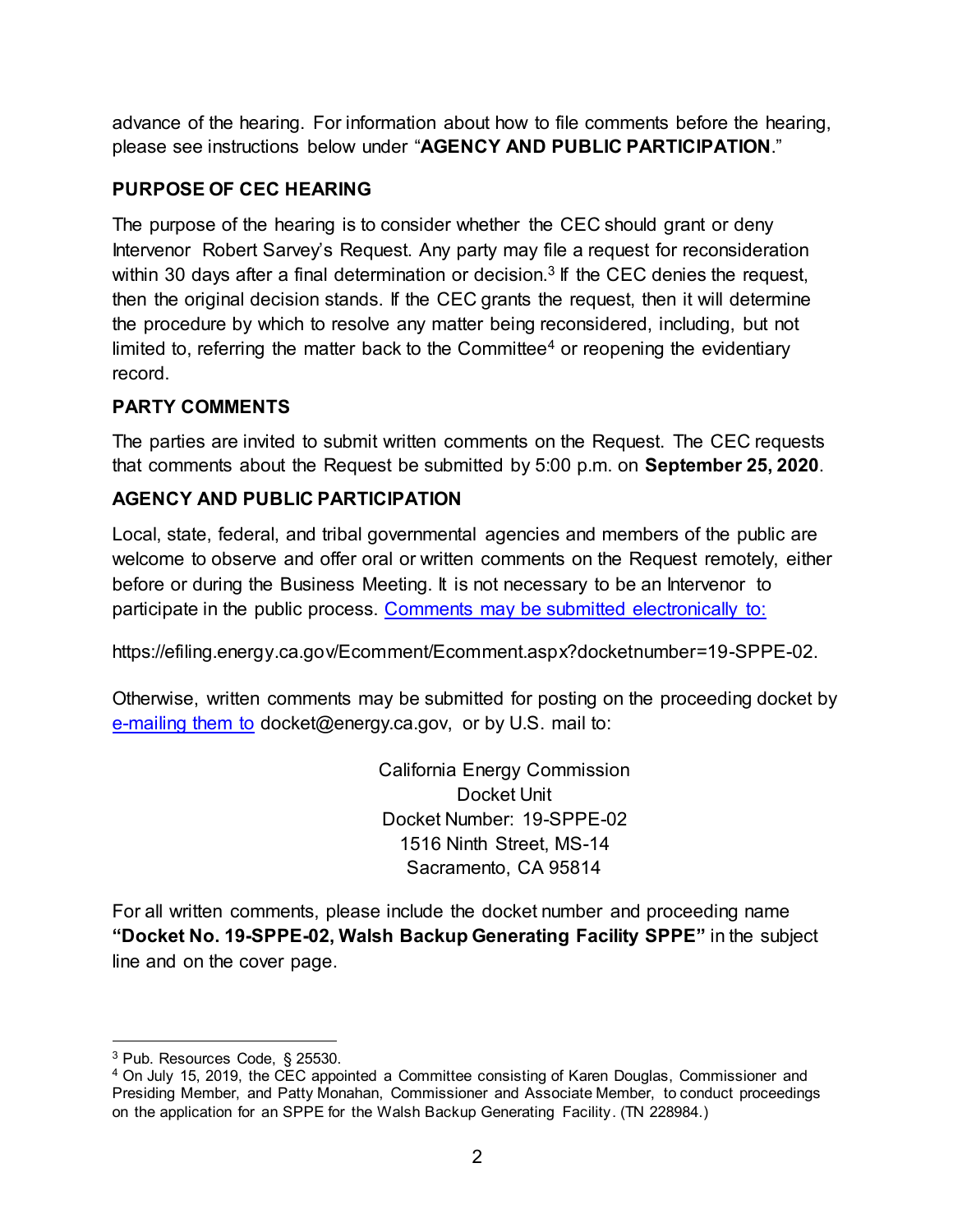The CEC will accept oral comments at the hearing. Please see the section below, "**PARTICIPATING REMOTELY**," for instructions on how to present oral comments.

**Please note:** Your written and oral comments, attachments, and associated contact information (e.g., your address, phone, e-mail, etc.) become part of the viewable public record. Additionally, this information may become available via internet search engines.

#### **PARTICIPATING REMOTELY**

To participate by telephone only, call (888) 823-5065 on the day of the Business Meeting after 9:50 a.m. (Pacific Time). The passcode is "business meeting." If you plan to make a public comment about this Request, please provide your name, affiliation, and the item number to the operator. The item number can be found in the Business Meeting agenda which will be posted on the CEC'[s web page](https://www.energy.ca.gov/proceedings/business-meetings) at https://www.energy.ca.gov/proceedings/business-meetings.

[Click here](https://energy.zoom.us/j/93869230237?pwd=Zm96c09ULzdXTjd4eldtUXdnUGErdz09) to participate via Zoom (https://energy.zoom.us/j/93869230237?pwd=Zm96c09ULzdXTjd4eldtUXdnUGErdz09).

You may also [access Zoom](https://join.zoom.us/) at this address, https://join.zoom.us, and enter event number 938-6923-0237. The meeting password is mtg@10am.

Zoom technical support is available at (888) 799-9666 ext. 2, or you may contact the [CEC's Public Advisor's Office](mailto:CEC’s%20Public%20Advisor’s%20Office) by email at publicadvisor@energy.ca.gov, or by phone at (800) 822-6228. You may also visit [Zoom's help center](https://support.zoom.us/hc) at https://support.zoom.us/hc/.

Note that in order to comment or ask a question, you must call (888) 823-5065 as described above or you may email concise comments before the Business Meeting to the [Public Advisor's Office](mailto:publicadvisor@energy.ca.gov) at publicadvisor@energy.ca.gov to have the CEC's public advisor verbally relate the comments.

**[Subscribe to Electronic Mail Lists](http://www.energy.ca.gov/business_meetings)** found at www.energy.ca.gov/business meetings/. To have the Business Meeting agenda emailed to you, enter your contact information under "Subscribe."

## **PUBLIC ADVISOR AND OTHER CEC CONTACTS**

The CEC's Public Advisor's Office provides the public with assistance in participating in CEC proceedings. For information on how to participate in this proceeding, or to request language services or other reasonable accommodations, please contact the [Public](mailto:publicadvisor@energy.ca.gov)  [Advisor, Noemí O. Gallardo,](mailto:publicadvisor@energy.ca.gov) at publicadvisor@energy.ca.gov, by phone at (916) 654- 4489, or toll free at (800) 822-6228. Requests for interpreting services and reasonable accommodations should be made at least five days in advance of the hearing. The CEC will work diligently to accommodate late requests.